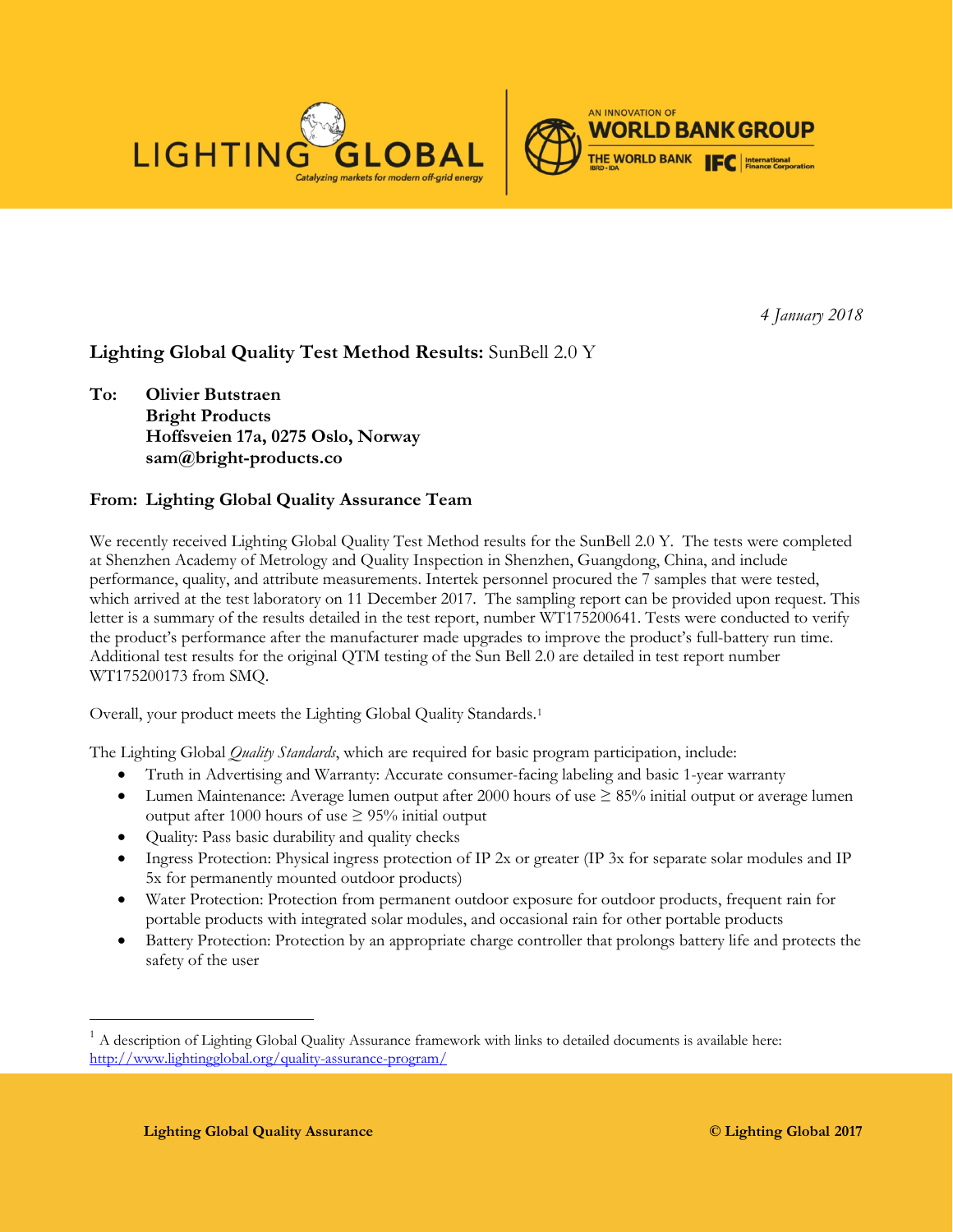### **Lighting Global Quality Test Method Results** 2

- Battery Durability: Average battery storage capacity loss ≤ 25% after storage under adverse conditions and no more than one unit of the six tested may have a capacity loss greater than 35%
- Performance Reporting: Accurately report the product's light output and solar run time performance for its brightest setting, and if applicable, include a statement regarding the impact of mobile phone charging and/or radio use on the lighting run time

We are providing these test results to you confidentially as a service to your organization so that you can use them to further improve your product. Lighting Global does not plan to release the name of your product in conjunction with these results, although we may choose to publish results or derivative analyses in a way that does not reveal the identity of the product. The following is a summary of the test results, drawing from the official test reports that are attached to this letter.

| <b>SUNBELL 2.0 Y Results Summary</b> |                                                       |                                                                                                                |                |                                                                      |  |  |  |  |
|--------------------------------------|-------------------------------------------------------|----------------------------------------------------------------------------------------------------------------|----------------|----------------------------------------------------------------------|--|--|--|--|
|                                      | Aspect                                                | Requirement                                                                                                    | <b>Results</b> | Notes / Suggested<br>Compliance<br><b>Actions</b>                    |  |  |  |  |
| Quality<br>Standards                 | Truth in Advertising                                  | Accurate                                                                                                       | OK             | OK                                                                   |  |  |  |  |
|                                      | Performance<br>Reporting                              | Accurately<br>report light<br>output, solar run<br>time and include<br>a mobile phone<br>charging<br>statement | OK             | OK                                                                   |  |  |  |  |
|                                      | Warranty                                              | 1 year                                                                                                         | OK             | OK                                                                   |  |  |  |  |
|                                      | Lumen Maintenance                                     | L85 or greater at<br>2000 hours, or<br>L95 or greater at<br>1000 hours                                         | OK             | Results referenced<br>from report number<br>WT175200173 from<br>SMQ. |  |  |  |  |
|                                      | <b>Quality Check</b>                                  | Functionality,<br>wiring, soldering                                                                            | OK             | OK                                                                   |  |  |  |  |
|                                      | <b>Battery Durability</b>                             | 25% or less<br>capacity loss, no<br>more than one<br>greater than 35%<br>capacity loss                         | OK             | Results referenced<br>from report number<br>WT175200173 from<br>SMQ. |  |  |  |  |
|                                      | Drop Test Durability                                  | Functionality,<br>Safety                                                                                       | OK             |                                                                      |  |  |  |  |
|                                      | Switch, Connector,<br>and Strain Relief<br>Durability | Functionality,<br>Safety                                                                                       | OK             |                                                                      |  |  |  |  |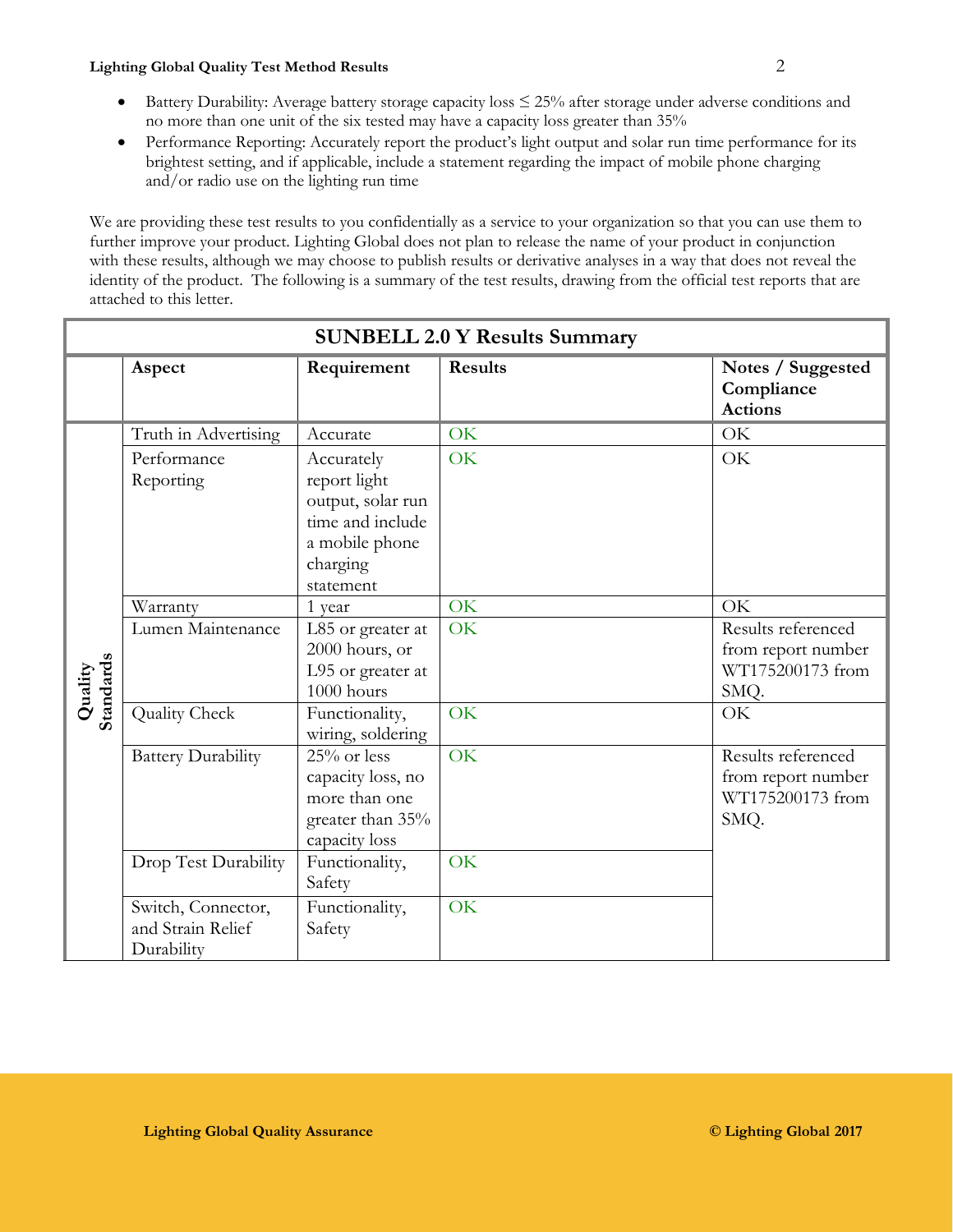|                        | Water Exposure                                              |                           | Lighting Unit:   | OK  |     | Results referenced                                                                      |  |
|------------------------|-------------------------------------------------------------|---------------------------|------------------|-----|-----|-----------------------------------------------------------------------------------------|--|
|                        | Protection                                                  |                           | Frequent Rain or |     |     | from report number                                                                      |  |
|                        |                                                             |                           | Equivalent       |     |     | WT175200173 from                                                                        |  |
|                        |                                                             |                           | Solar Module:    |     |     | SMQ.                                                                                    |  |
|                        |                                                             |                           | Permanent        |     |     |                                                                                         |  |
|                        |                                                             |                           | Outdoor          |     |     |                                                                                         |  |
|                        | Physical Ingress<br>Protection<br><b>Battery Protection</b> |                           | Exposure or      |     |     |                                                                                         |  |
|                        |                                                             |                           | Equivalent       |     |     |                                                                                         |  |
|                        |                                                             |                           | Lighting Unit:   | OK  |     |                                                                                         |  |
|                        |                                                             |                           | IP 2x            |     |     |                                                                                         |  |
|                        |                                                             |                           | Solar Module:    |     |     |                                                                                         |  |
|                        |                                                             |                           | $IP_3x$          |     |     |                                                                                         |  |
|                        |                                                             |                           | Protect battery  | OK  |     | OK                                                                                      |  |
|                        |                                                             |                           | and user         |     |     |                                                                                         |  |
| Performance<br>Results | Setting                                                     |                           | High             | Low |     |                                                                                         |  |
|                        | <b>Brightness</b>                                           | Luminous flux (lm)        |                  | 90  | 6.2 | The product's results<br>are close to or exceed<br>all its consumer-<br>facing ratings. |  |
|                        | Run Time                                                    | Solar run time (h)        |                  | 6.3 | 89  |                                                                                         |  |
|                        |                                                             | Full-battery run time (h) |                  | 6.3 | 89  |                                                                                         |  |

## System Efficiency:

The diagrams below show how system-level efficiencies combine to result in the service provided by the SunBell 2.0 Y. In the diagram, the first (left-most) arrow indicates the maximum solar energy available to the product assuming a 5 kWh/m2/day solar resource and the product's measured PV module power. The product is able to only use a portion of the total available solar energy because the PV module does not operate at its maximum power point (MPP) at all times and, in some cases, because the battery capacity limits the amount of solar energy that can be captured. For products with ports, a portion of the unused solar energy could be captured by using appliances or charging mobile devices during the day; in some products, daytime use can also reduce the MPP loss.

Additional energy losses occur due to inefficiencies in the circuitry and battery storage. Energy that is discharged from the battery is converted to light. That conversion is referred to as a light output efficacy. It accounts for losses in the driver circuit, the LED chip efficiency, and losses in light from any diffusers or optics that are present.

The bottom row of values in the diagram provides the product's estimated energy system efficiency and light output efficacy (in units of lumens per watt).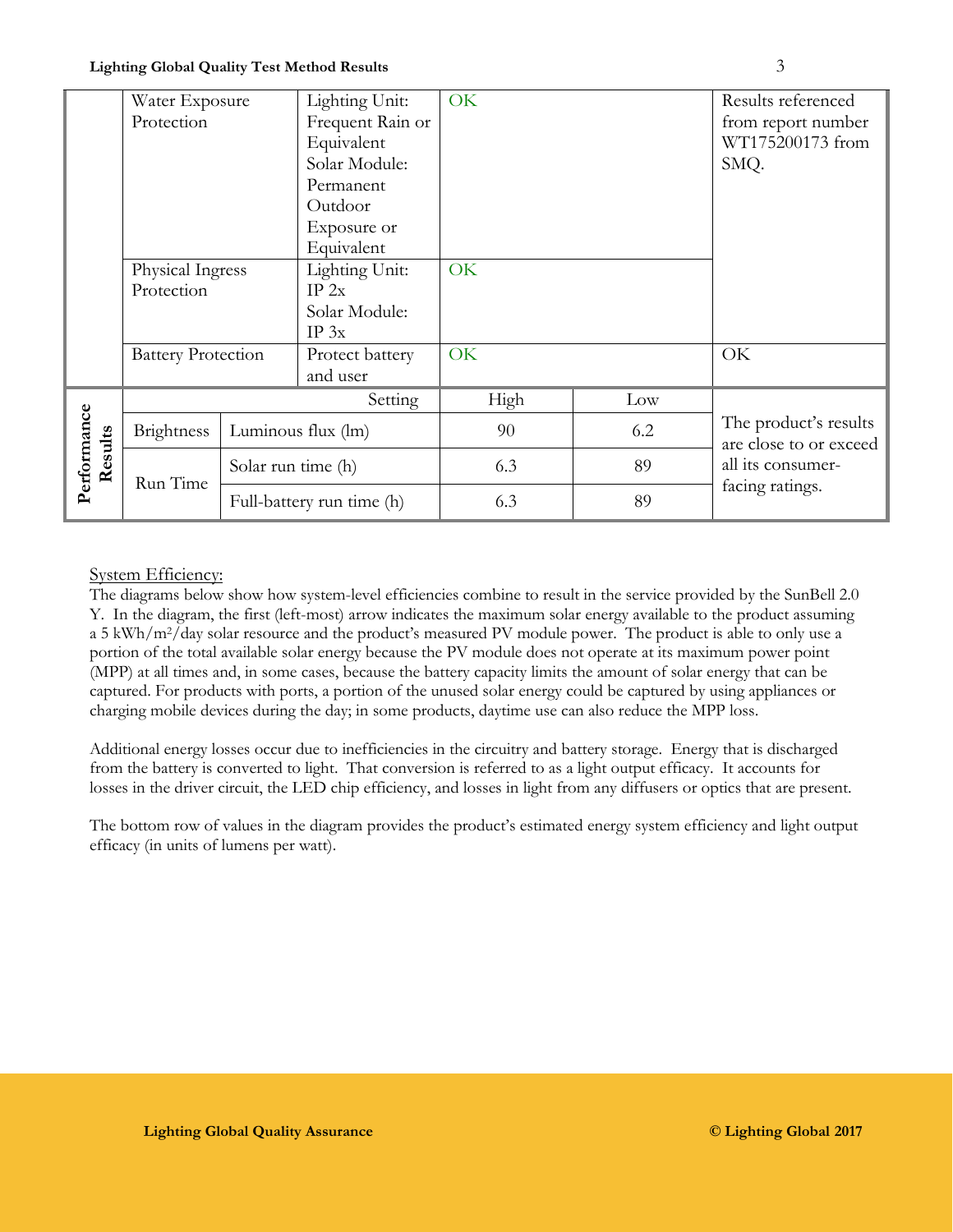

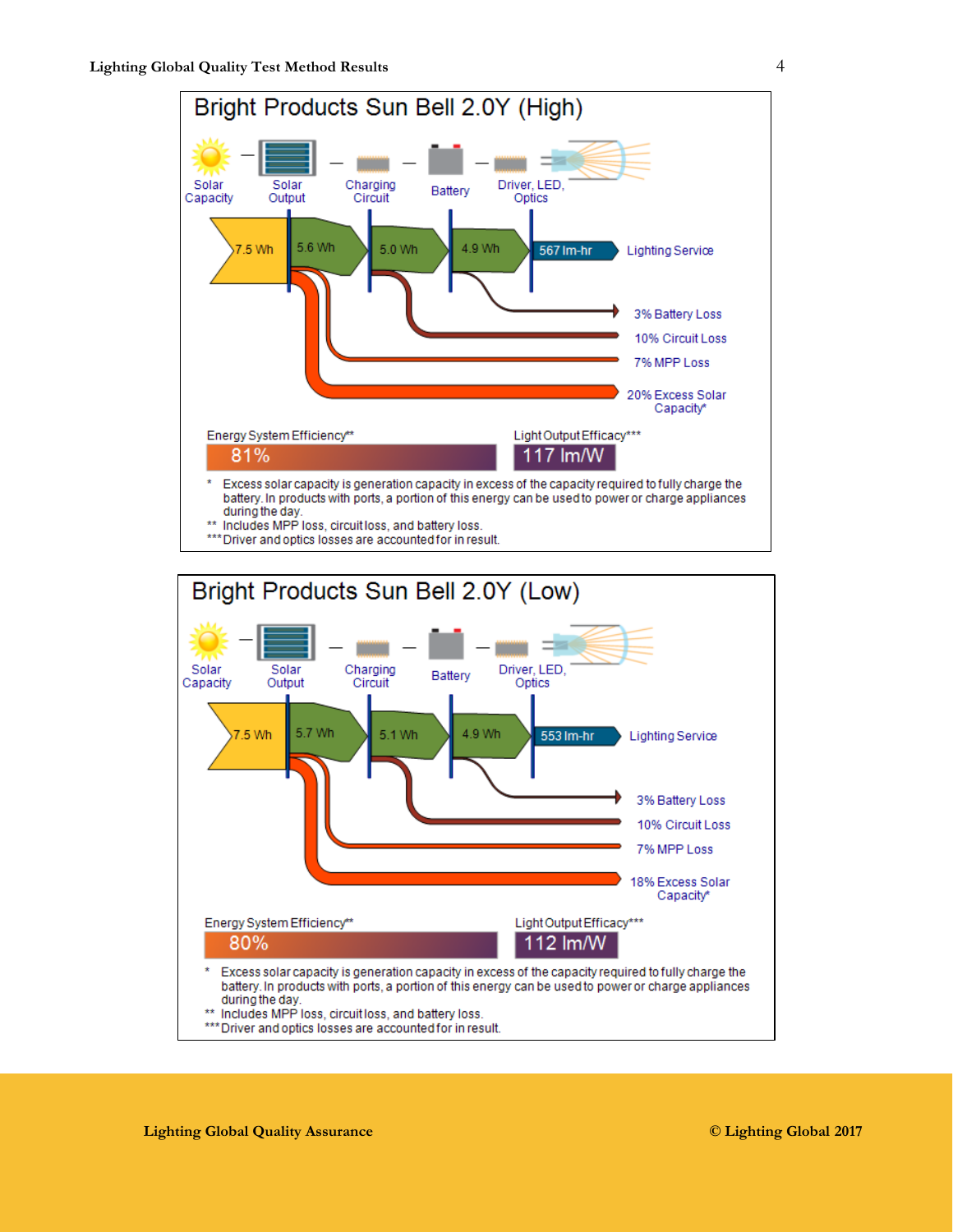### **Product Comparison**

The box plots below show how the SunBell 2.0 Y on the High setting performs compared to other pico-solar products that have been tested through the Lighting Global program within the past year. The plots highlight notable metrics:

- lumen efficacy total light output divided by the power consumed by the system
- lighting service product of the solar run time and light output, in units of lumen-hours/day, with a daily solar resource of 5 kWh/m2
- battery efficiency fraction of the energy delivered to the battery during charging that is recovered during use
- battery capacity loss fraction of the battery capacity irreversibly lost due to degradation of the battery after a simulated six-month storage period
- solar operation efficiency ratio of the energy produced by the solar module during a typical day of solar charging to the energy that could be produced (i.e., if the module operated at the maximum power point at all times)
- charging efficiency fraction of the energy input into the charging port that is delivered to the battery
- lumen maintenance fraction of total light output remaining after 2000 hours of continuous use
- correlated color temperature measure of the color appearance of the light; low values are considered warmer and higher values cooler
- color rendering index measure of the light's ability to reveal colors on illuminated surfaces

In each box plot, the center horizontal line represents the median value of the performance metric for products that have been tested within the past year. The box includes the values between the first and third quartiles (i.e., the middle 50%). The ends of the whiskers show the minimum and maximum values observed. The red X represents the SunBell 2.0 Y's performance.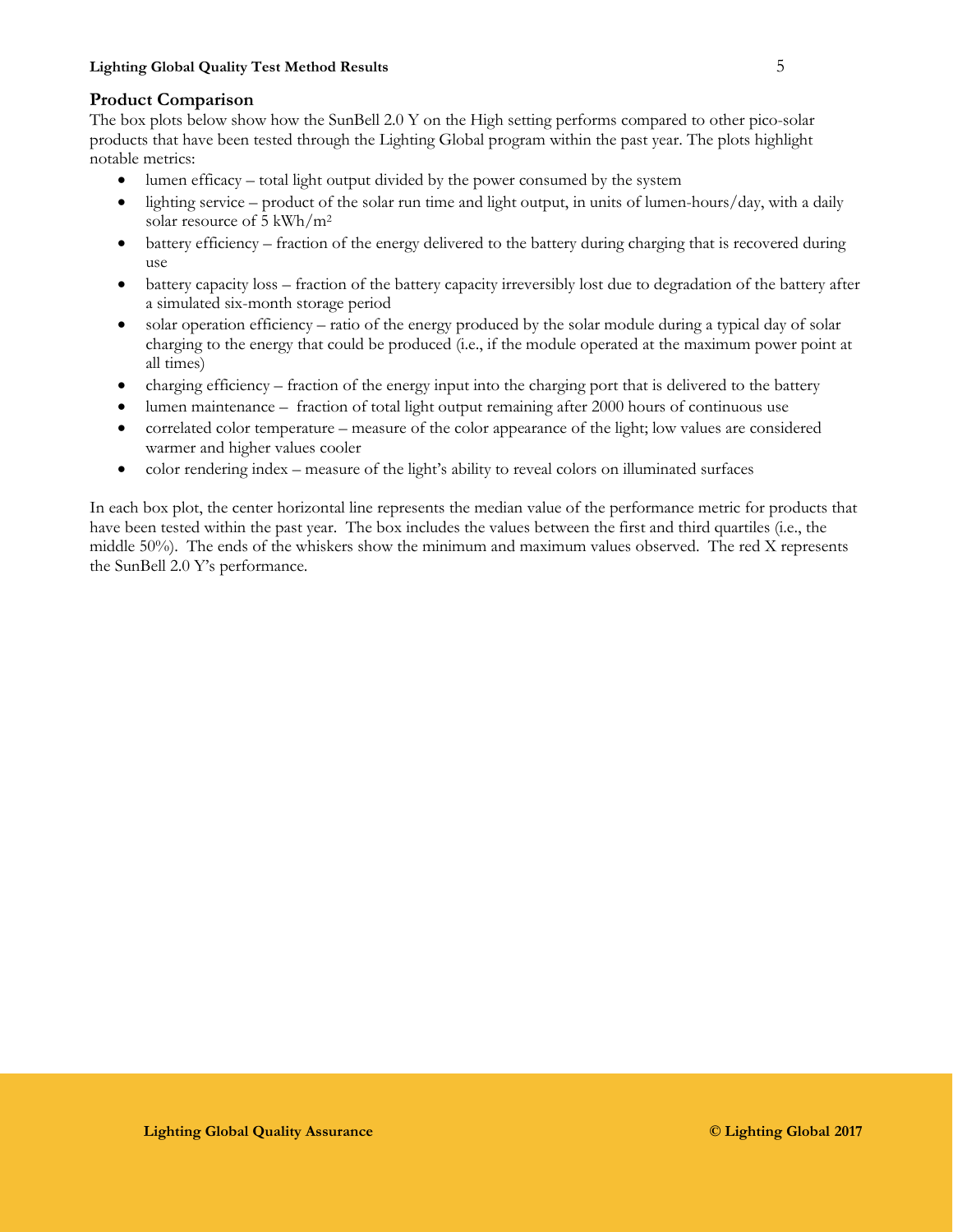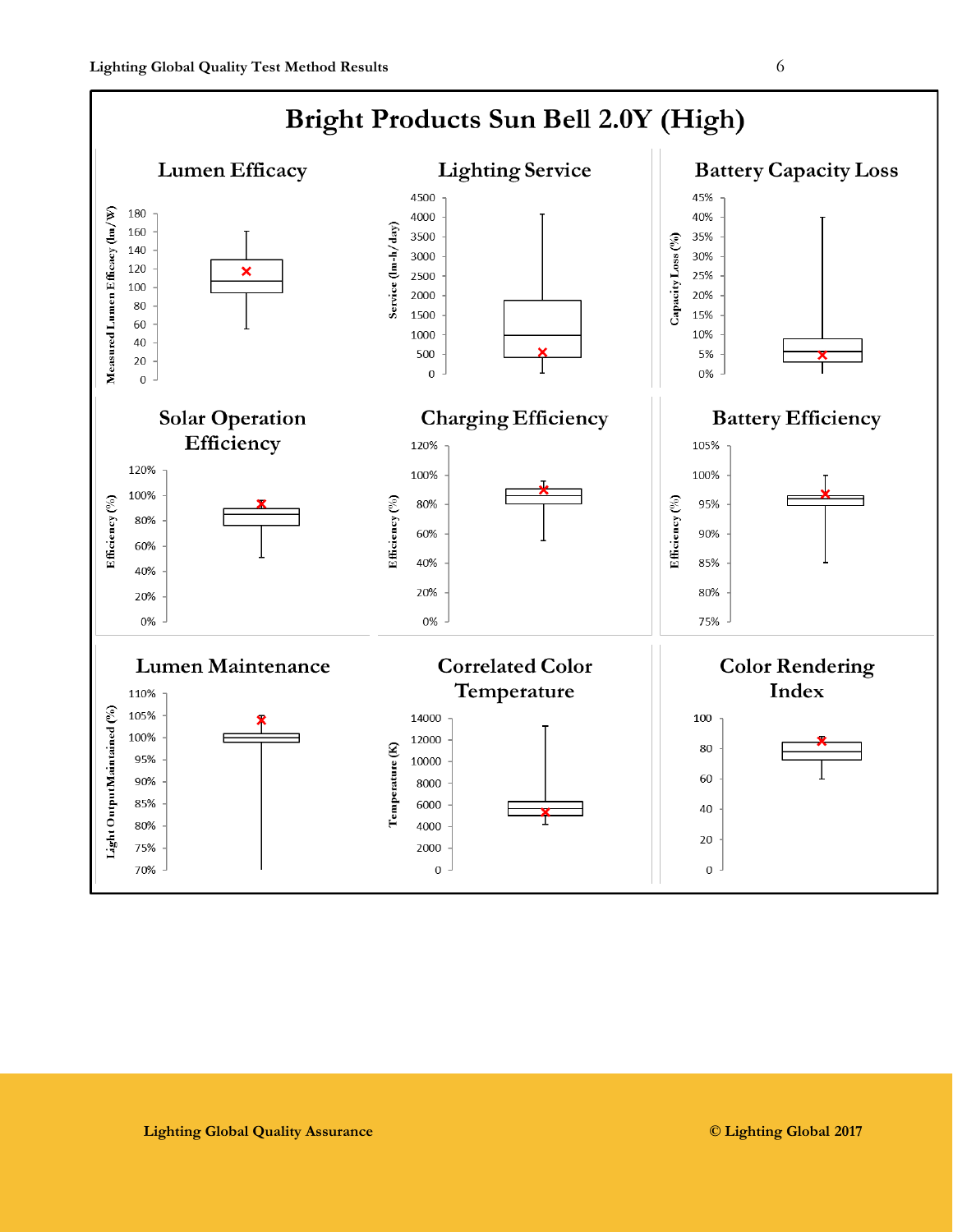### **Product Strengths**

- The product is well constructed, and the workmanship is good.
- The housing appears to be sturdy.
- The lumen maintenance of the SunBell 2.0 Y is notably high compared to other products that have been tested through the Lighting Global program within the past year. A higher lumen maintenance indicates that your product maintains its original brightness more fully during long-term use than other products tested.
- The solar operation efficiency of the product name is notably high compared to other products that have been tested through the Lighting Global program within the past year. A higher solar operation efficiency indicates that your product is more effectively utilizing its solar module compared to other products tested.
- The battery efficiency of the product name is notably high compared to other products that have been tested through the Lighting Global program within the past year. A higher battery efficacy indicates that less energy is lost/wasted during the process of energy entering and exiting your battery during charging and discharging of the product compared to other products tested.

### **Next Steps**

- Because your product meets the Quality Standards, it is immediately eligible to use a Lighting Global Standardized Specifications Sheet. There is a draft specifications sheet included in this package of results and feedback. Please coordinate with Lighting Global personnel to fill in any missing information and finalize the specifications sheet and verification letter if you wish to participate in the program.
- Your company may also be eligible to receive additional Business Development Services from Lighting Africa, Lighting Asia and Lighting Pacific if you become a Lighting Global Associate. Please coordinate with Leo Blyth at bds@lightingglobal.org for matters related to accessing Lighting Global Business Development Services. He can help inform you about the next steps and put you in contact with Lighting Africa, Lighting Asia, or Lighting Pacific personnel to coordinate the process of becoming an Associate with those programs. Note that your firm would need to meet additional requirements and pass a World Bank Group due diligence check to qualify for Associate status.
- Your company may make ongoing, incremental changes to your product. You should alert us when these occur. If the changes to performance are small (e.g., making a small update to the Standardized Specifications Sheet), no further testing will be required to maintain your status with the program. Large changes (generally, greater than 10% differences) may require targeted re-testing to maintain your status.
- After two years, renewal testing will be required. In general, if no changes have been made to the product, Associate Renewal testing, which involves a sample size of  $n = 2$  for each test and an abbreviated (500) hour) lumen maintenance test, may be used. If a limited number of changes have been made to the product, renewal may be based on a custom test plan involving  $n = 2$  testing for parameters that are unaffected by the changes and  $n = 6$  testing for parameters that are affected by the changes. If a number of changes have been made, full QTM retesting at a sample size of  $n = 6$  for all tests may be required. Lighting Global has the sole discretion to determine the type of test that must be used to renew the status of the product. While renewal testing typically takes less than 2 months, we recommend contacting Lighting Global at least 4 months in advance of the product's expiration to allow time for product sampling, shipping, testing and reporting.

In addition, Lighting Global has produced a series of technical notes and eco design notes on off-grid lighting that you may find helpful going forward; they are available at:

[http://www.lightingglobal.org/resources/?fwp\\_resource\\_type=technical-notes](http://www.lightingglobal.org/resources/?fwp_resource_type=technical-notes) And

[http://www.lightingglobal.org/resources/?fwp\\_resource\\_type=eco-design-notes](http://www.lightingglobal.org/resources/?fwp_resource_type=eco-design-notes)